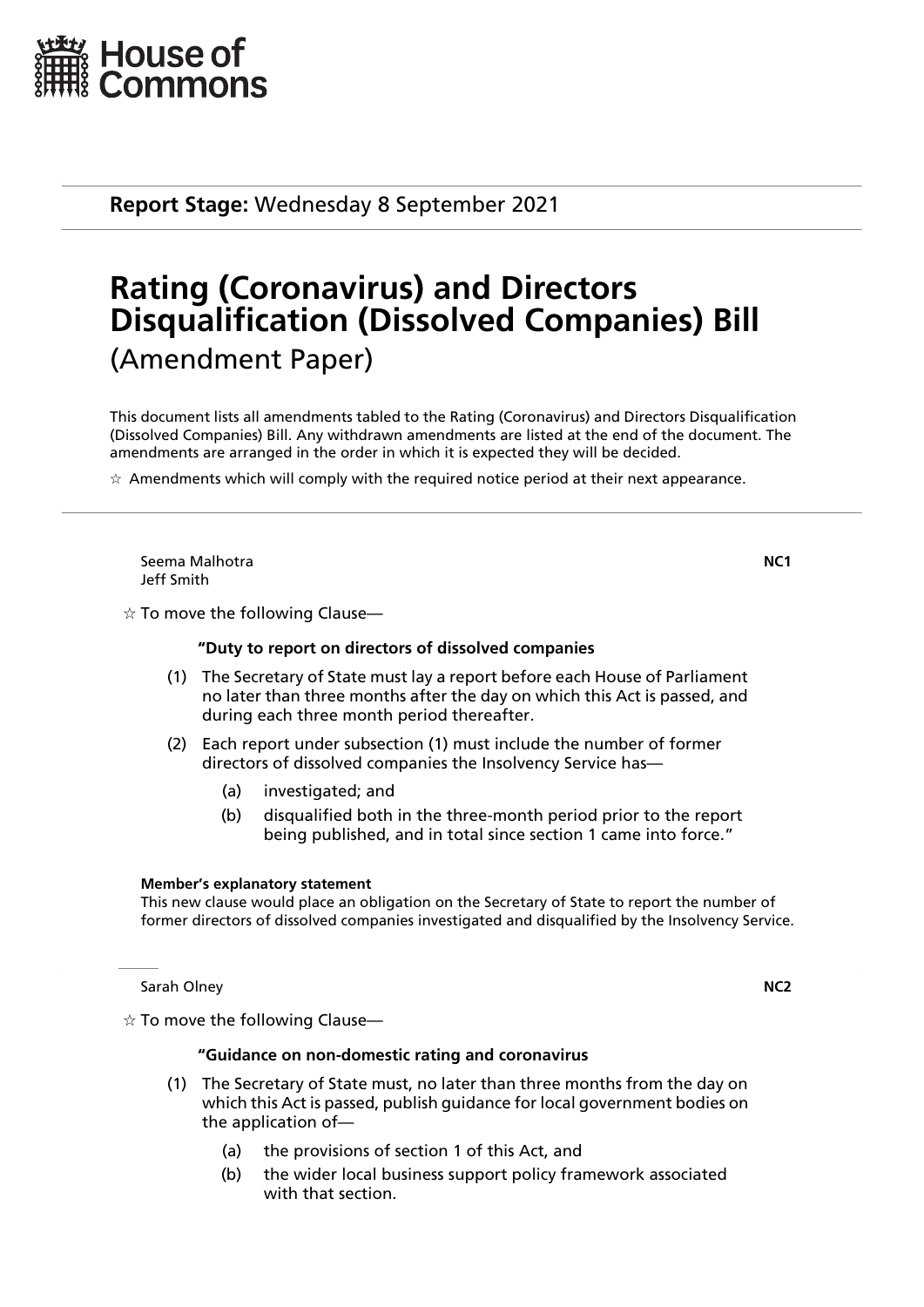- (2) In preparing the guidance the Secretary of State must consult—
	- (a) independent experts, and
	- (b) representatives of companies whose non-domestic ratings determinations are affected by section 1."

#### **Member's explanatory statement**

This new clause would require the Secretary of State to publish guidance to local government bodies on the application of the provisions of section 1 of this act. This guidance must be prepared following consultation of independent experts and businesses whose business rates appeals are affected by section 1.

Secretary Robert Jenrick **1**

Clause 1, page 1, line 2, for "an English" substitute "a rating"

#### **Member's explanatory statement**

This amendment and Amendments 2 to 6 extend the application of Clause 1 to non-domestic rating lists compiled for the purposes of business rates in Wales (as well as lists for England).

Secretary Robert Jenrick **2**

Clause 1, page 1, line 5, for "an English" substitute "a rating"

#### **Member's explanatory statement**

See the explanatory statement for Amendment 1.

Secretary Robert Jenrick **3**

Clause 1, page 1, line 8, for "an English" substitute "a rating"

#### **Member's explanatory statement**

See the explanatory statement for Amendment 1.

Secretary Robert Jenrick **4**

Clause 1, page 2, leave out lines 22 and 23

**Member's explanatory statement** See the explanatory statement for Amendment 1.